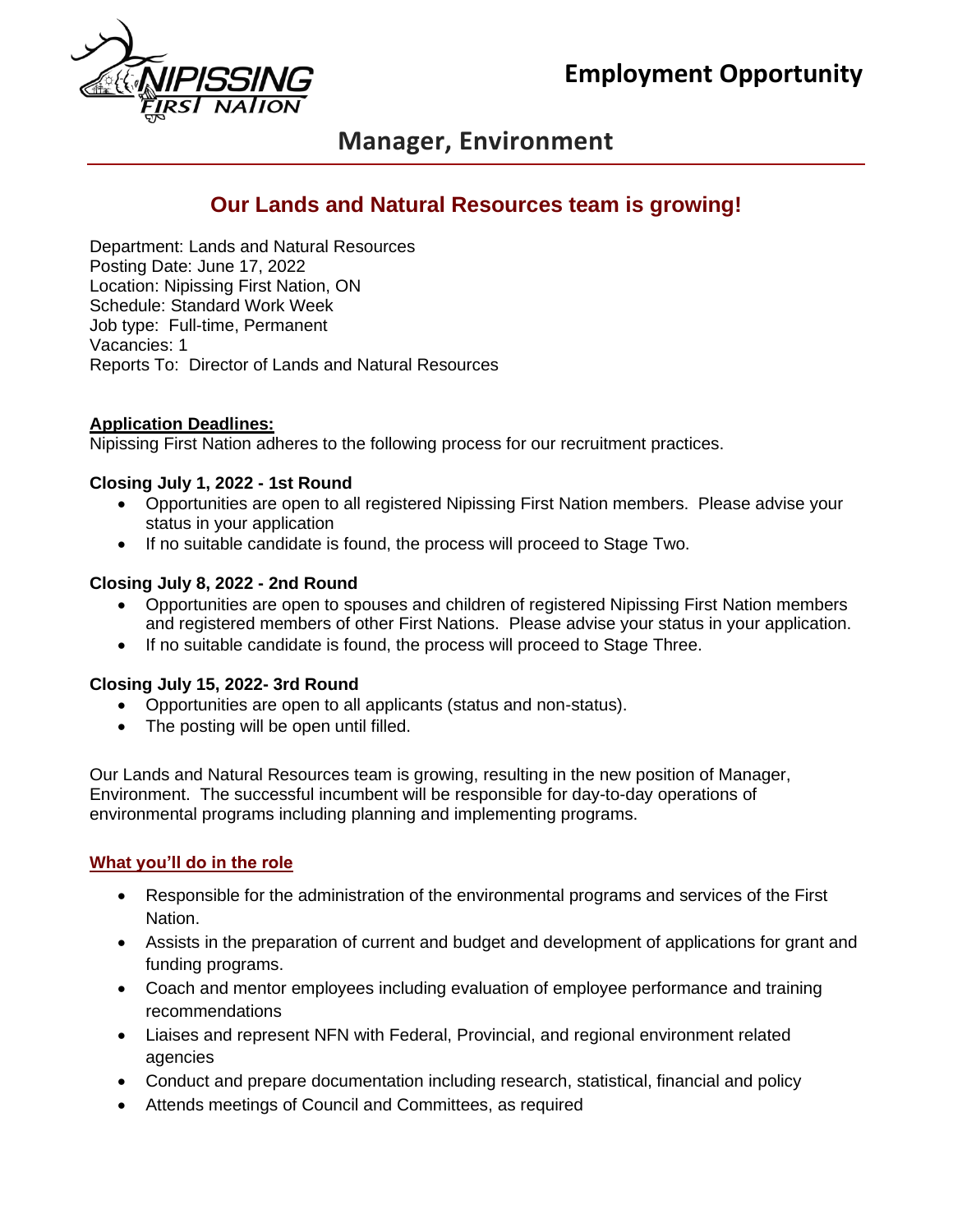# **Employment Opportunity**



- Accountable for effective communication of department initiatives, opportunities and related environmental data and stewardship to the Debendaagziwaad.
- Responsible for development and implementation of Environmental laws or policies for the First Nation under the Land Code and other instruments.
- Responsible for the creation and implementation of environmental data capture program and direction of environmental assessment projects and procedures.
- Responsible for the development and implementation of climate change monitoring and resilience programs and projects.
- Evaluate and support the adoption of and research into environmentally sustainable energy and other forms of sustainable technology in and around the Nation.
- Manage field work schedules and coordinates with other departments to complete field work related to the Department of the environment or other departments as directed.
- When required, leads or participates in field work.

## **Just a few reasons to join Nipissing First Nation**

- Opportunity to work with a dynamic team with career growth across multiple departments
- Nipissing First Nation prides itself in providing its employees with job security, competitive wages and a safe working environment.
- On-the-job training to support your success in the role
- A defined contribution pension plan
- Comprehensive Health Plan including Medical, Vision, Life and Disability insurance
- Better than average vacation and leave packages

### **What you bring to the table**

- Demonstrates understanding and knowledge of environmental issues and concerns related to Nipissing First Nations and general issues of concern to Indigenous people.
- Respect for Indigenous culture and willingness to learn Ojibwe
- Postsecondary degree in an environmental science or related field
- Must have at least 5 years' experience in related field, preference given for those with management experience
- Comfortable with making decisions and establishing processes
- High level organization skills; strong interpersonal and communication skills; experience in environmental planning and reporting.
- High level of computer skills, particularly in word processing, data management and UAV technologies.
- Strong sense of initiative; project oriented; ability to delegate and follow through.
- Knowledge of environmental assessment and monitoring
- Experience facilitating meetings, delivering presentations and managing projects
- Proven ability to communicate effectively and diplomatically, both verbally and in writing
- Demonstrated financial, administration, human resource, program delivery, project management and conflict resolution skills
- Ability to create and manage a budget with strong working knowledge of Microsoft Office Software Suites.